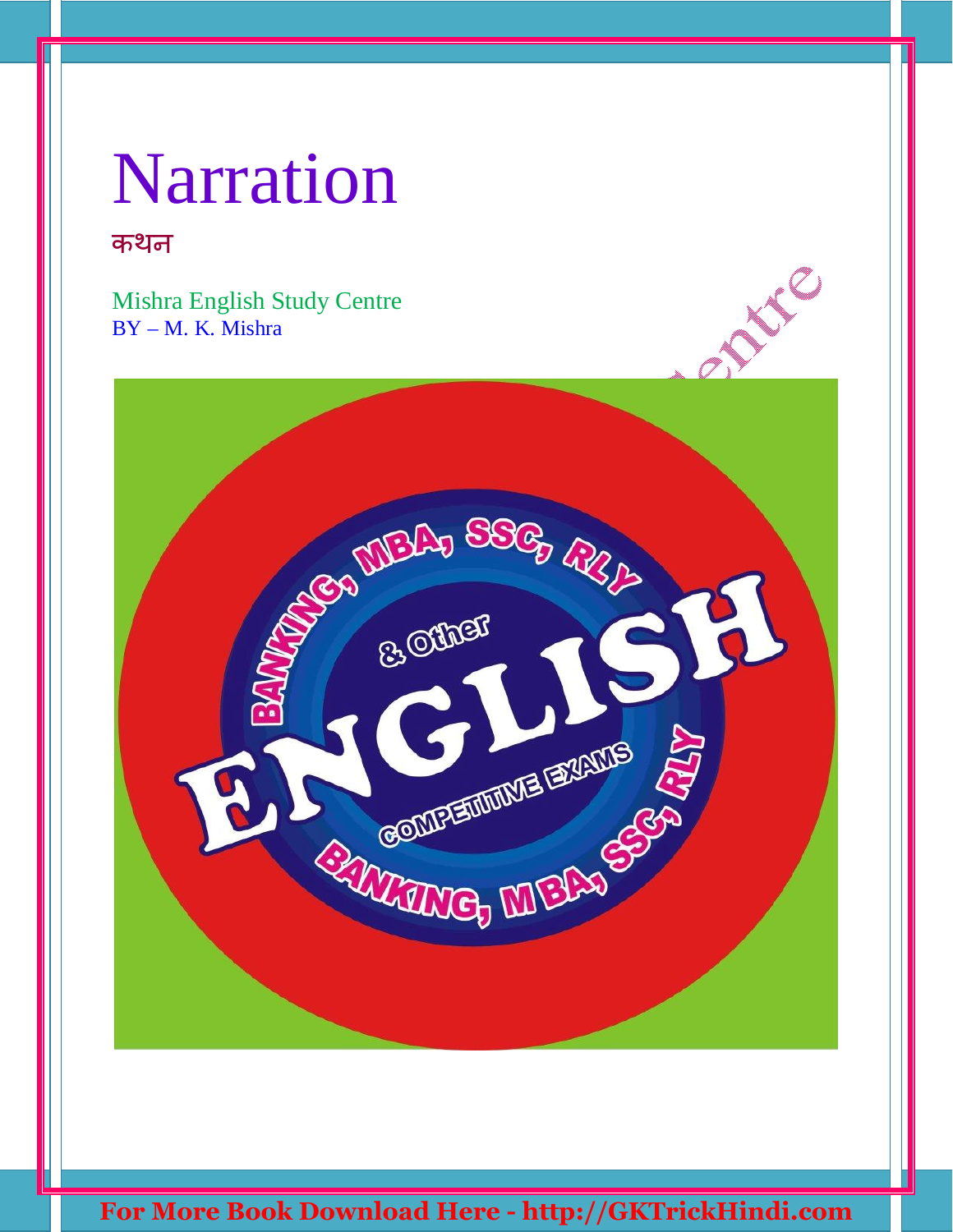- Narration is an art of quoting a statement.
- ❖ A statement can be made into two Narrations. (a) Direct Narration & (b) Indirect Narration
- $\bullet$  Direct Speech / Narration A statement made in the words of its real speaker. Ex.:- Ram said, "I am a dancer".
- Note Úयान रहे ͩक ͩकसी Direct Narration का Statement , "…." के अंदर होना चाǑहए।
- $\supset$  Note किसी Direct Narration के दो भाग होते है :-
	- (a) Reporting Verb (The Part that is outside the , "….")
	- (b) Reported Speech (The Part that is inside the , "....")
	- Ex.:- Ram said, "I am a dancer".

R.V R.S

- $\cdot$  Indirect Speech A statement made in our own words.
- ⊃ Note ध्यान रहे, कि इसमे, "…." का प्रयोग नहीं होता है।
	- Ex.:- Ram said that he was a dancer.

#### • Rules to change Direct into Indirect

- (i) Pronoun Change –
- (ii) Verb / Tense Change –
- (iii) Adverb Change –
- (iv) Use of Conjunction , "...."  $\Rightarrow$  That
- $\triangleleft$  Pronoun Change  $S$   $O$   $\mathbb{N}$  $1 \quad \text{A} \quad \text{3}$
- Note ध्यान रहे कि यदि R.S में Scecond Person हो, तथा R.V में Object न रहे, तो उसे Indirect बनाते वक्त स्थिति अनुसार | / We / He / She (Group) में बदल देते है।
- **❖** Adverb Change –
- 1. Now  $\Rightarrow$  Then
- 2. This  $\mathbb{R}$  That
- 3. These  $\mathbb{R}^5$  Those
- 4. Today  $\mathbb{N} \Rightarrow$  That day
- 5. Yesterday  $\Rightarrow$  Previous day
- 6. **Tomorrow**  $\Rightarrow$  Next day
- $\Rightarrow$  That Night
- 8. Next day  $\qquad \Rightarrow \qquad$  Following day
- 9. Come  $\Rightarrow$  Go
- 10. Ago  $\Rightarrow$  Before
- 11. Hither  $\Rightarrow$  Thither
- 12. Just  $\Rightarrow$  Then
- 13. Hence  $\Rightarrow$  Thence
- 14. Last day  $\Rightarrow$  Previous day 15. Thus  $\Rightarrow$  So
- 16. Here  $\Rightarrow$  There 17. Hence forth  $\Rightarrow$  Thence forth

BY – Pritam Kumar Raw Mob. - 9534411155 Page 2

Centre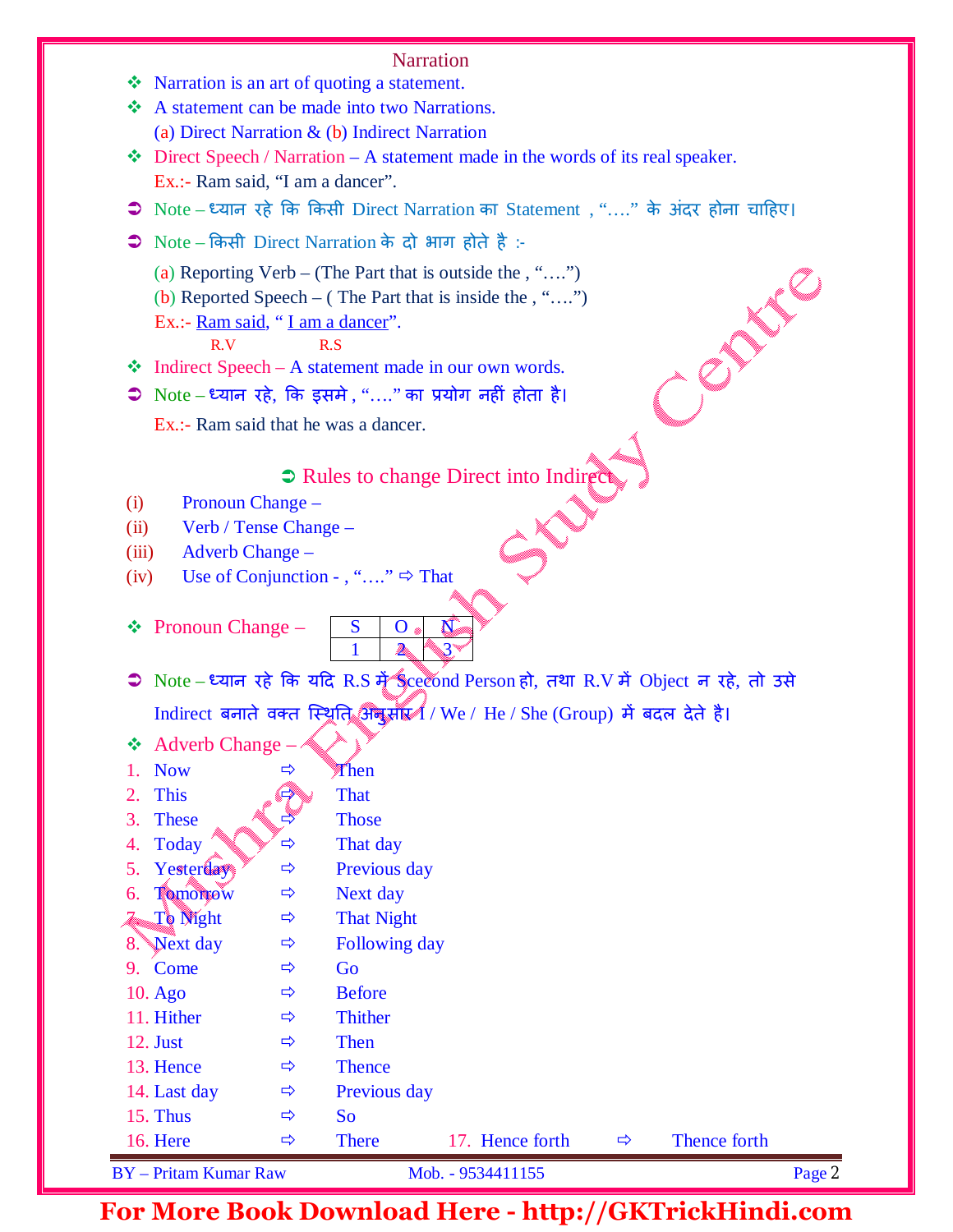#### $\le$  Rules & Uses  $\ge$

- If R.V of a direct Narration is in Present or future Tense following conditions are made to change into Indirect.
	- 1) Say / Say's to + Obj. of R.V is changed into tell / tells + Object.
	- 2) , "…." is replaced by that.
	- 3) The Pronoun of R.S are changed according to the general rule –
	- 4) ध्यान रहे कि यदि किसी Direct Narration का R.V Present अथवा

Future Tense में हो, तो R.S का Tense तथा Adverb change नहीं होगा।

- If R.V of a Direct Narration is in Past Tense and R.S is in Present following conditions are made to change into Indirect.
	- 1) Said / Said to + Obj. of R.V is changed into Told + Object.
	- 2), "….."  $\Rightarrow$  That
	- 3) The Pronoun and the Adverb of R.S are changed according to the general rule.
	- 4) The Present Tense form of R.S is changed into Past in its same group.
- If R.V of a Direct Narration is in Past Tense and R.S is also in Past following conditions are made to change into Indirect.
	- 1) Said to  $+$  Obj. of R.V is changed into Told  $+$  Object.
	- 2), "….."  $\Rightarrow$  That
	- 3) The Pronoun and the Adverbs of R.S are changed according to the general rule.
	- 4) The Past Indefinite Structure of R.S is changed into Past Perfect Tense and Past Continuous into Past Perfect Continuous.
- Note ध्यान रहे कि यदि किसी Direct Narration का R.V Past Tense में हो तथा R.S में Past

Perfect अथवा Past Perfect Continuous Structure रहे, तो उसका Indirect परिवर्तन नहीं होता।

- $\cdot$  If R.V of a Direct Narration is in Past Tense and R.S is in Future, following conditions are made to change into Indirect.
	- 1) Said / Said to +  $\overrightarrow{Obj}$  of R.V is changed into Told + Obj.
	- 2), " $\ldots$ "  $\Rightarrow$  That
	- 3) The Pronouns and the Adverb of R.S are changed according to the general rule.
	- 4) Shall or will of R.S is changed into would.
- If R.V of a Direct Narration is in Past Tense and R.S is a 'Yes / No" answer, following conditions are made to change into Indirect.

1) Said / Said to' of R.V is changed into replied in Affirmative / Negative according to the sense of R.S.

- $\supset$  Note ध्यान रहे कि R.V में Obj. रहने पर उपरोक्त प्रयोग के बाद 'and told + Obj.' जोड़ दिया जाता है।
	- 2) , "…."  $\Rightarrow$  That
	- 3) Yes / No / Not / Never …etc. of R.S are not mentioned.
	- 4) Now the Sentence of R.S is written with the change of Pronoun, Tense and Adverb.
- If R.V of a Direct Narration is in Past Tense and R.S is a Wh. Question, following conditions are made to change into Indirect.

BY – Pritam Kumar Raw Mob. - 9534411155 Page 3

S O N  $1 \t 2 \t 3$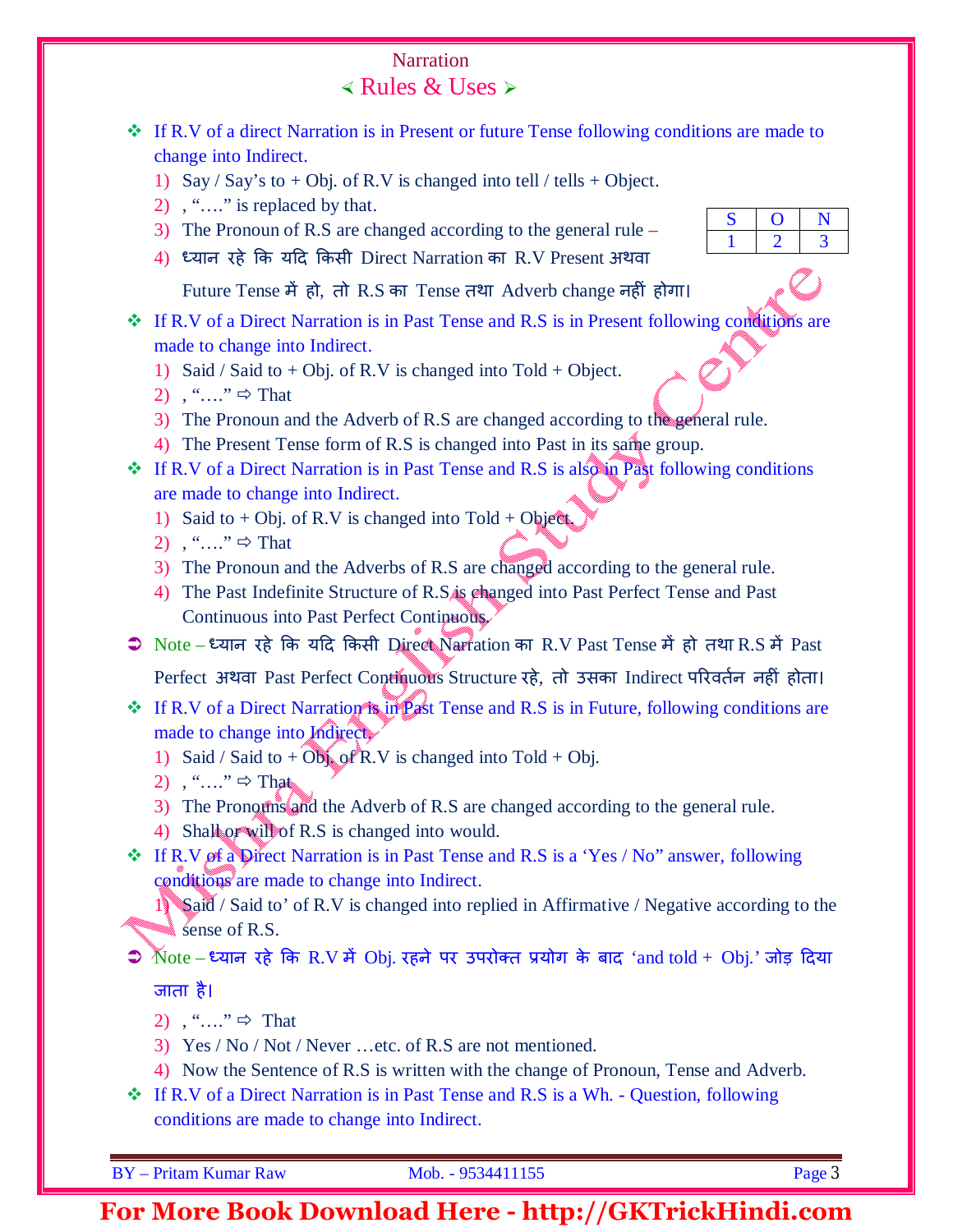- 1) Said / Said to' of R.V is changed into Asked.
- 2), " $\ldots$ "  $\Rightarrow$  Wh. Word.
- 3) Now the Sentence of R.S is given Affirmative Structure with the change of Pronoun Tense and Adverb.
- If R.V of a Direct Narration is in Past Tense and R.S is a Question beginning with Auxiliary Verb following conditions are made to change into Indirect.
	- 1) Said / Said to' of R.V is changed into Asked.
	- 2), "….."  $\Rightarrow$  If / Whether.
	- 3) Now the Sentence of R.S is given Affirmative Structure with the change of Pronoun, Tense and Adverb.
- $\dots$  यदि किसी Direct Narration का R.S कोई Universal truth अथवा कोई नियम या सिदधांत हो, तो उसका Indirect परिवर्तन करने हेतुः बिना किसी अन्य परिवर्तन का ,"...." के बदले That जोड़ते हुए उसे ज्यों का त्यों लिख दिया जाता है।

```
 If R.V of a Direct Narration is in Past Tense and R.S is an Opatative Sentence, beginning 
   with 'may' following conditions are made to change into Indirect.
```
- 1) Said / Said to' of R.V is changed into blessed / cursed / wished …etc. according to the sense of R.S.
- 2), "….."  $\Rightarrow$  That
- 3) Now the Sentence of R.S is written with the change of Pronoun, Tense and Adverb.
- $*$  If R.V of a Direct Narration is in Past Tense and R.S is an Exclamatory Sentence beginning with exclamatory word, following conditions are made to change into Indirect. (Joy, Sorrow, Anger, Content, Disgust, Surprise, Wonder, Oh, Applause, Remorse, Fie!- Fie! Regret, Bravo …etc.)
	- 1) Said / Said to' of R.V is changed into exclaimed with Joy / Sorrow / Contempt / Disgust / Applause / Regret / Remorse ...etc. according to the sense of R.S.
	- 2), "….."  $\Rightarrow$  That.
	- 3) By Exclamatory word of R.S is not mentioned.
	- 4) Now the Sentence of R.S is written with the change of Pronoun, Tense and Adverb.
- **If R.V** of a Direct Narration is in Past Tense and R.S is an Exclamatory Sentence beginning with Wh. – word  $\sqrt{\frac{1}{1}}$  such, following conditions are made to change into Indirect.
	- 1) Said / Said to' of R.V is changed into exclaimed with Surprised / Wonder.
	- 2)  $\stackrel{\circ}{\bullet}$   $\stackrel{\circ}{\bullet}$   $\stackrel{\circ}{\bullet}$  That
	- 3) What a / How a / such a …etc. of R.S are changed into very / extremely and added before the Adjective.
	- 4) Now the Sentence of R.S is given Affirmative Structure with the changed of Pronoun, Tense & Adverb.
- If R.V of a Direct Narration is in Past Tense & R.S is an Order / Advise / Prohibition / Request …etc + v1, following conditions are made to change into Indirect.
	- 1) Said / Said to' of R.V is changed into Ordered / Advised / Request / Prohibited / Forbidden …etc. according to the sense of R.S.
	- 2) , "…."  $\Rightarrow$  To
	- 3) Please / kindly / don't / Never …etc. in the beginning of R.S are not mentioned.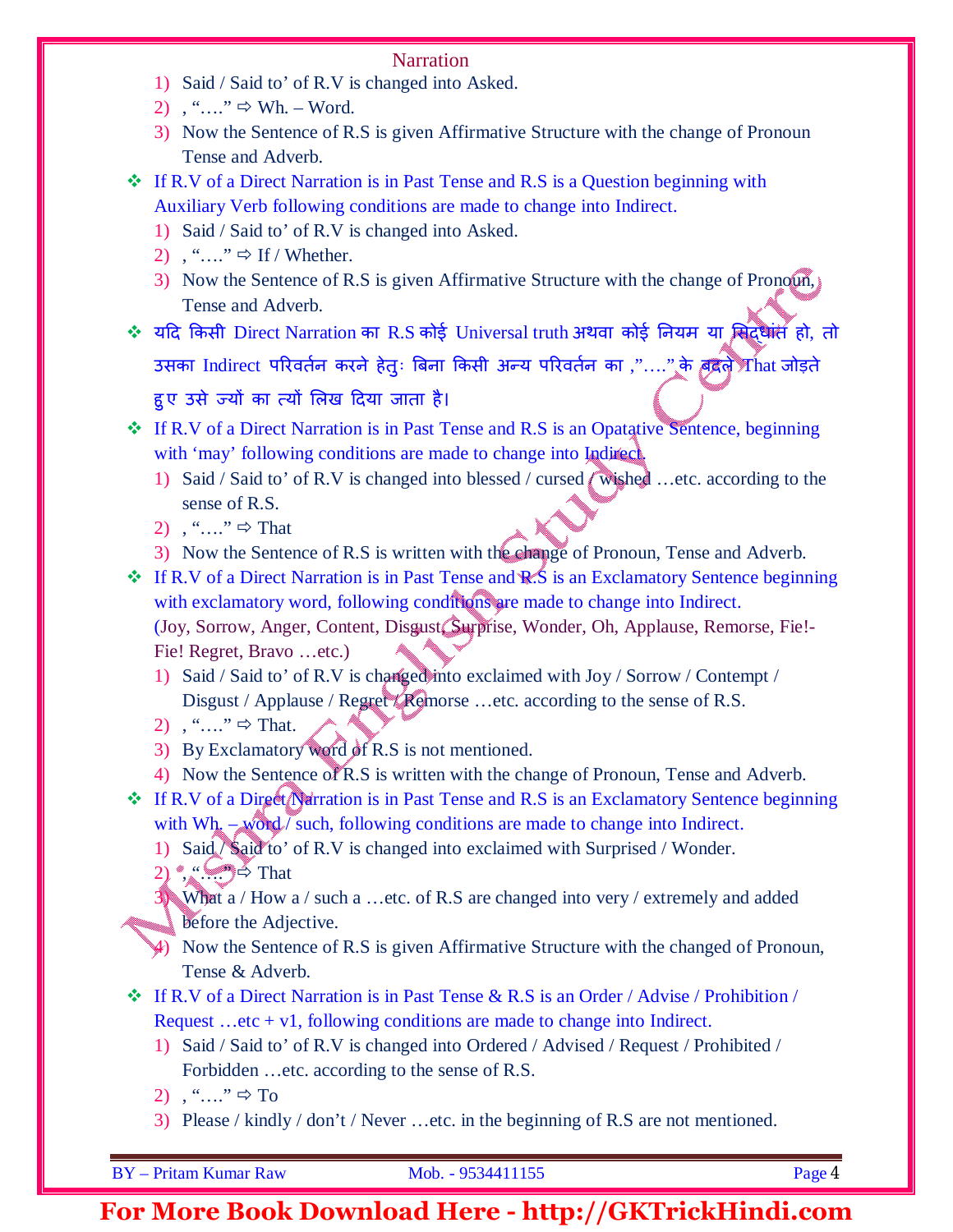|   | 4) Now the Sentence of R.S is written with the change of Pronoun and Adverb.                |                                   |  |
|---|---------------------------------------------------------------------------------------------|-----------------------------------|--|
| 參 | If R.V of a Direct Narration is in Past Tense and R.S is a wish / Proposal following        |                                   |  |
|   | conditions are made to change into Indirect.                                                |                                   |  |
|   | 1) Said / Said to' of R.V is changed into wished / Proposed.                                |                                   |  |
|   | 2), "" $\Rightarrow$ That                                                                   |                                   |  |
|   | 3) Let of R.S is changed into Should.                                                       |                                   |  |
|   | 4) Now the Sentence of R.S is given Affirmative Structure with the change of Pronoun        |                                   |  |
|   | and Adverb.                                                                                 |                                   |  |
|   | यदि किसी Direct Narration का R.V Past Tense में हो तथा R.S के तहत Could / Might             |                                   |  |
|   | Should / Would (Past form of Modals) + v1 रहे, तो Indirect बनाते वक्त उसे Past form of      |                                   |  |
|   | Modal + have + v3 में बादल देते हैं, जबकि Past form of Modal + have been + v4 रहने पर       |                                   |  |
|   | उसे Past form of Modal + have been + v4 में बदलते हैं।                                      |                                   |  |
|   | Ex.:- (a) Ram said, "I might be dancing."                                                   |                                   |  |
|   | Ram said that he might have been dancing.                                                   |                                   |  |
|   | (b) Ram said, "I might dance."                                                              |                                   |  |
|   | Ram said that he might have danced.                                                         |                                   |  |
|   | $\triangleleft$ Some Facts $\triangleright$                                                 |                                   |  |
|   | ध्यान रहे कि किसी Indirect Narration में, ""का प्रयोग नहीं होता।                            |                                   |  |
|   | किसी Indirect form के Main Clause में बिना Object का Tell, Tells, Told का प्रयोग नहीं होता। |                                   |  |
|   | Ex.:- Ram told that he could solve the Question.                                            | $-({\bf x})$                      |  |
|   | Ram said that he could solve the Question.                                                  | $-(\checkmark)$                   |  |
|   | ध्यान रहे कि Tell / Tells / Told के सुरंत बाद आने वाला Object अपने पहले Preposition नहीं    |                                   |  |
|   | लेता है।                                                                                    |                                   |  |
|   | Ex.:- Ram said Shyam that he would buy a new car.                                           | $-$ ( $\boldsymbol{\mathsf{x}}$ ) |  |
|   | Ram said to Shyam that he would buy a new car.                                              | $-(\checkmark)$                   |  |
|   | ध्यान रहे कि Narration के किसी भी रूप में Universal Truth का Tense परिवर्तन नहीं होता।      |                                   |  |
|   | ध्यान रहे कि किसी Indirect Narration के तहत यदि Main Clause, Past Tense में हो, तो          |                                   |  |
|   | उसका Subordmate Part गलती से भी Present या Future में नहीं होता।                            |                                   |  |
|   | $Ex$ . $Ram$ said that he is going to Delhi.                                                | $-({\bf x})$                      |  |
|   | Ram said that he was going to Delhi.                                                        | $-(\checkmark)$                   |  |
|   | Note – Universal Truth को छोड़ कर।                                                          |                                   |  |
|   | र्ध्यान रहे कि किसी Indirect Narration के Connector के रूप में "that + Wh. - Word" एक साथ   |                                   |  |
|   | नहीं आएगा।                                                                                  |                                   |  |
|   | Ex.:- Ram asked me that where I was going.                                                  | $-({\bf x})$                      |  |
|   | Ram asked me where I was going.                                                             | $-(\checkmark)$                   |  |
|   | ❖ ध्यान रहे कि किसी Indirect Narration के तहत "that + if / whether" का प्रयोग एक साथ नहीं   |                                   |  |
|   | होता।                                                                                       |                                   |  |
|   |                                                                                             |                                   |  |
|   | <b>BY</b> - Pritam Kumar Raw<br>Mob. - 9534411155                                           | Page 5                            |  |
|   |                                                                                             |                                   |  |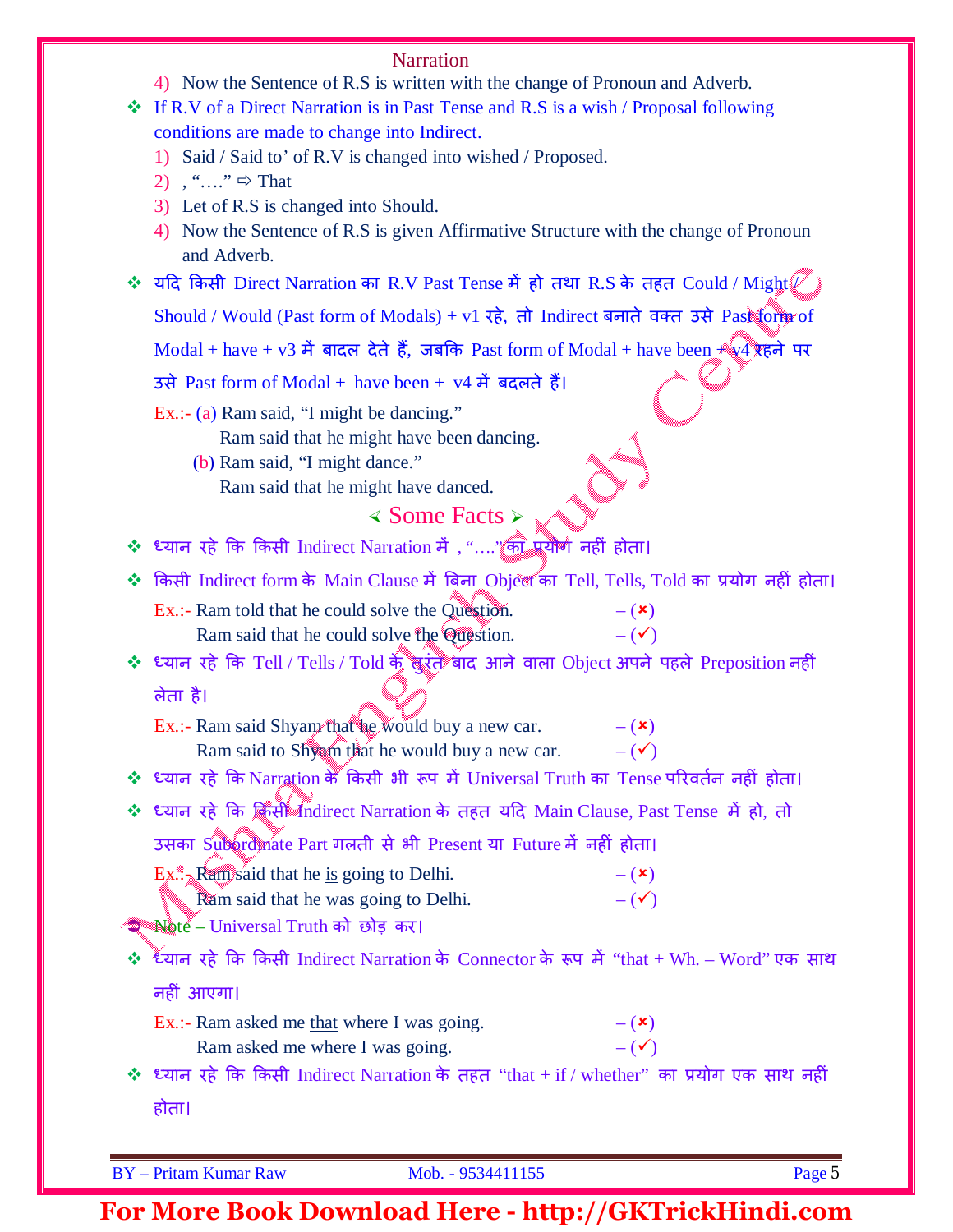|             | <b>Narration</b>                                                                                  |        |
|-------------|---------------------------------------------------------------------------------------------------|--------|
|             | Ex.:- Ram asked me that if I have seen the Taj.<br>$-({\bf x})$                                   |        |
|             | $-(\checkmark)$<br>Ram asked me if I have seen the Taj.                                           |        |
|             | ❖ ध्यान रहे कि किसी Indirect Narration के तहत Wh. / If / whether के तुरंत बाद बनावट               |        |
|             | Sentence का Affirmative होना चाहिए।                                                               |        |
|             | Ex.:- Ram asked me, where $\underline{was} I$ going.<br>$-({\bf x})$                              |        |
|             | $ (\checkmark)$<br>Ram asked me, where I was going.                                               |        |
|             |                                                                                                   |        |
|             | किसी Indirect Narration के Sentence को Finish करने हेतुः Full stop आता है, Question-mark          |        |
|             | नहीं।<br><b>PARK</b>                                                                              |        |
|             | $\triangleleft$ Narration Rules & Examples $\triangleright$                                       |        |
|             | $\bullet$ Present + Present Indefinite = No Change.                                               |        |
|             | D. – He says to Rama, "I love you."                                                               |        |
|             | $I. - He tells Rama that he loves her.$                                                           |        |
|             | $\div$ Present + Present Imperfect = No Change.                                                   |        |
|             | D. – The Guide says to the tourist, "I am going to market."                                       |        |
|             | I. $-$ The Guide tell the tourist that he is going to market.                                     |        |
|             | $Present + Present Perfect = No Change.$                                                          |        |
|             | D. – Sonia says to Manmohan, "You have done well."                                                |        |
|             | I. – Sonia tells Manmohan that he has done well.                                                  |        |
|             | $\bullet$ Present + Present Perfect Continuous = No Change.                                       |        |
|             | D. – Sachin says, "I have been scoring for ten years."                                            |        |
|             | I. $-$ Sachin says that he has been scoring for ten years.                                        |        |
|             | $\triangleleft$ Present + Past Indefinite = No Change                                             |        |
|             | $D.$ – The boy says, "I won the Prize."                                                           |        |
|             | I. – The boy says that he won the Prize.                                                          |        |
| 參           | Present + Past Imperfect $\neq$ No Change.                                                        |        |
|             | D. – Sangita says to Sachin, "You were playing well."                                             |        |
|             | I. - Sangita tells Sachin that he was playing well.                                               |        |
| ❖           | $Present + Past$ Imperfect = No Change.                                                           |        |
|             | D. – Sangita says to Sachin, "You were playing well."                                             |        |
|             | I. – Sangita tells Sachin that he was playing well.                                               |        |
| <b>SALE</b> | Present $\rightarrow$ Past Perfect = No Change.<br>D. - Atal says to Adwani, "You had done well." |        |
|             | I. Atal tells Adwani that he had done well.                                                       |        |
|             | $\text{Present} + \text{Fast Perfect Continuous} = \text{No Change.}$                             |        |
|             | $D. - Ram$ says to Sita, "I had been living in forest for 14 <sup>th</sup> years."                |        |
|             | I. - Ram tells Sita that he had been living in forest for $14th$ years.                           |        |
|             | $\triangleleft$ Present + Future Indefinite = No Change.                                          |        |
|             | D. – We say, "They will teach you."                                                               |        |
|             | I. $-$ We say that they will teach him.                                                           |        |
| ❤           | $Present + Future Imperfect = No Change.$                                                         |        |
|             | D. - Ramesh says, "I shall be singing a song."                                                    |        |
|             | I. $-$ Ramesh says that he will be singing a song.                                                |        |
|             | <b>BY</b> - Pritam Kumar Raw<br>Mob. - 9534411155                                                 | Page 6 |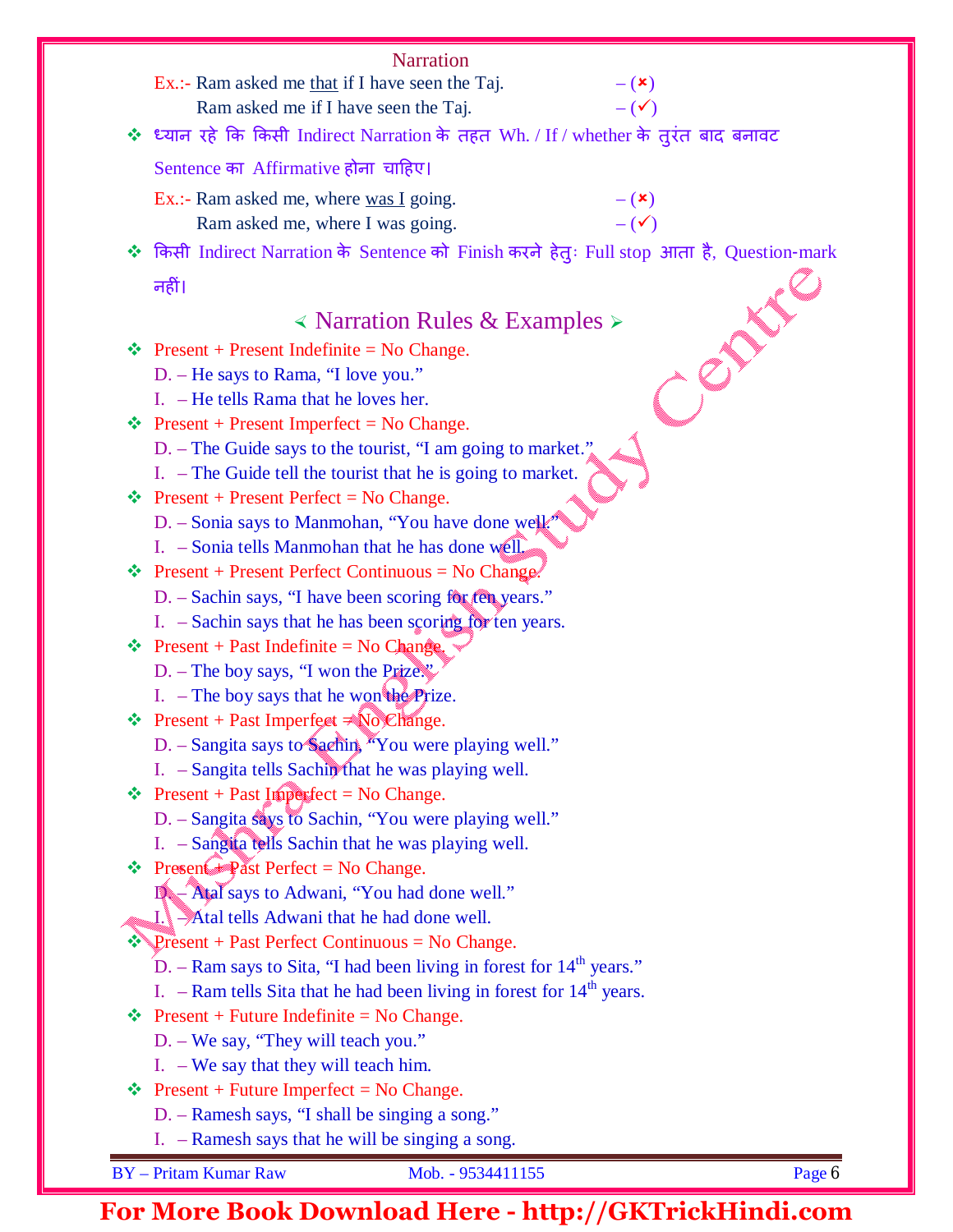- Narration
- $\triangleleft$  Present + Future Perfect = No Change.
	- D. I say, "I shall have passed the exam."
	- I. I say that I shall have passed the exam.
- $\triangleleft$  Present + Future Perfect Continuous = No Change.
	- D. Arjun says to Krishna, "I shall have been arching."
	- I. Arjun says to Krishna that he will have been arching.
- 9 Note ध्यान रहे कि यदि Reporting Verb का Tense, Present Tense हो, तो Reported Speech<br>
के Tense में कोई परिवर्तन नहीं करते हैं।<br>
† Future + Present Indefinite = No Change.<br>
D. Rani will say, "I go for acting."<br>
I. के Tense में कोई परिवर्तन नहीं करते हैं।
- $\triangleleft$  Future + Present Indefinite = No Change.
	- D. Rani will say, "I go for acting."
	- I. Rani will say that she goes for acting.
- $\triangleleft$  Future + Present Imperfect = No Change.
	- D. Lalu will say, "I am leading the Railway."
	- I. Lalu will say that he is leading the Railway.
- $\div$  Future + Present Perfect = No Change.
	- D. They will say, "They have completed their task."
	- I. They will say that they have completed their task.
- $\triangleleft$  Future + Present Perfect Continuous = No Change.
	- D. Hari will say, "I have been seeking for a Job for ten years."
	- I. Hari will say that he has been seeking for a Job for ten years.
- $\triangleleft$  Future + Past Indefinite = No Change.  $\triangleleft$ 
	- D. Sania will say to Sachin, "You scored well."
	- I. Sania will tell Sachin that he scored well.
- $\triangleleft$  Future + Past Imperfect = No Change.
	- D. Sonia will say, "I was leading the UPA."
	- I. Sonia will say that she was leading the UPA.
- $\triangleleft$  Future + Past Perfect = No Change.
	- D. Minakshi will say, "I had decided to Act."
	- I. Minakshi will say that she had decided to Act.
- $\div$  Future + Past Perfect Continuous = No Change.
	- D. They will say, "we had been playing for ten year."
	- I.  $\bullet$  They will say that they had been playing for ten year.
- $\div$  Future + Future Indefinite = No Change.
	- D. Radha will say, "I shall go in the Party."
	- I. Radha will say that she will goes in the Party.
- $\div$  Future + Future Imperfect = No Change.
	- D. Hari will say to Madhu, "You will be seeking me."
	- I. Hari will tell Madhu that she will be seeking him.
- $\div$  Future + Future Perfect = No Change.
	- D. He will say, "I shall have danced."
	- I. He will say that he will have danced.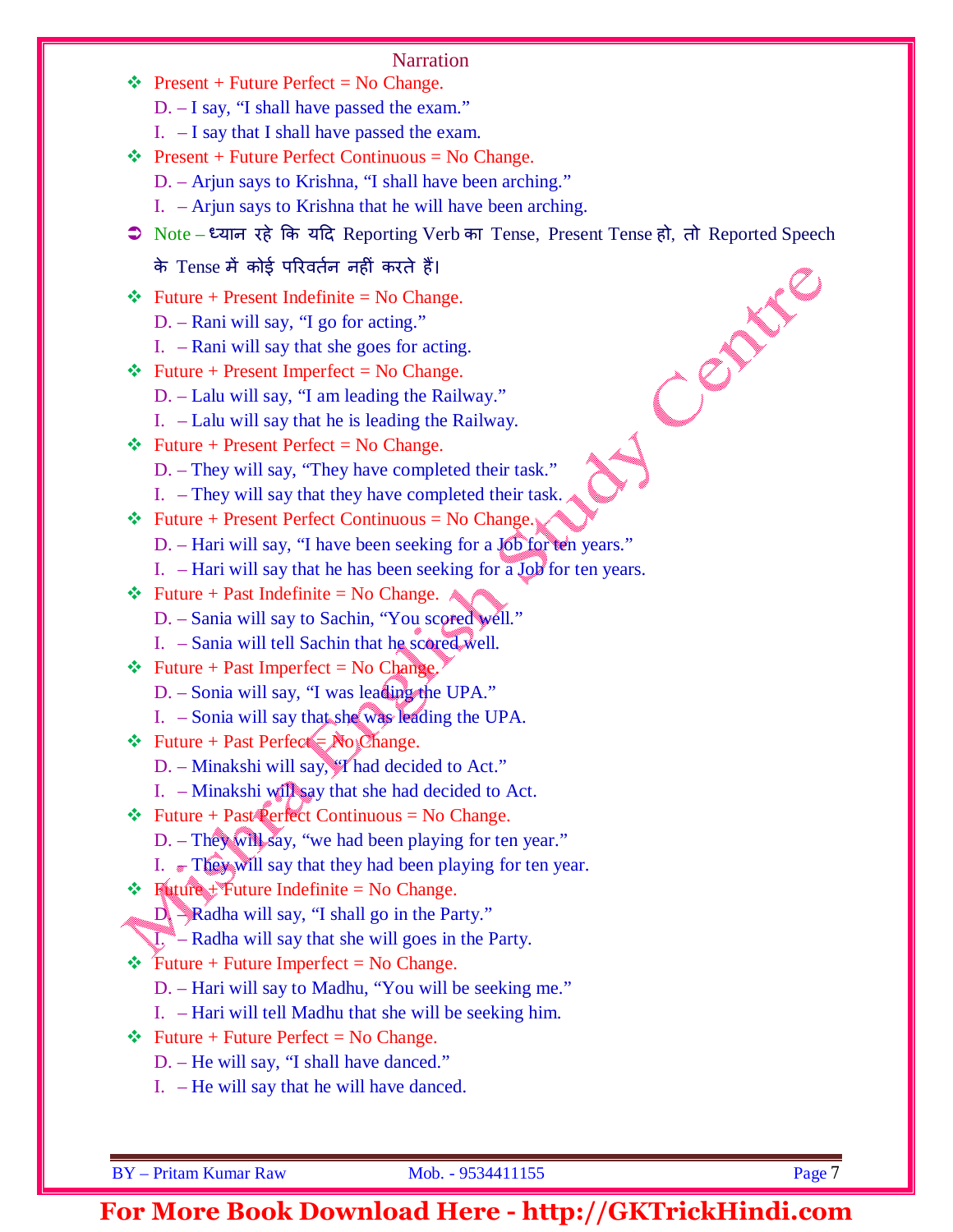$\div$  Future + Future Perfect Continuous = No Change.

D. – Ram and Raju will say, "We shall have been playing Cricket."

I. – Ram and Raju will say that he will have been playing Cricket.

- Note यदि Reporting Verb का Tense, Future Tense हो, तो Present के ही भांति Reported
	- Speech के Tense में कोई परिवर्तन नहीं होगा।
- $\triangleleft$  Past + Present Indefinite = Past Indefinite.
	- D. Ram said, "I teach English."
	- I. Ram said that he taught English.
- $\triangleleft$  Past + Present Imperfect = Past Imperfect.
	- D. He said, "I am listening to the Radio."
	- I. He said that he was listening to the Radio.
- $\triangleleft$  Past + Present Perfect Continuous = Past Perfect Continuous.
	- D. I said to Ram, "You have done wrong."
	- I. I told Ram that he had done wrong.
- $\triangleleft$  Past + Present Perfect Continuous = Past Perfect Continuous.
	- D. The Children said to the Teacher, "We have been cramming the Poem."
	- I. The Children told the Teacher that they had been cramming the Poem.
- $\triangleleft$  Past + Past Indefinite = Past Perfect.
	- D. The Teacher said, "I taught the Lesson."
	- I. The Teacher said that he had taught the Lesson.
- $\triangleleft$  Past + Past Imperfect = Past Perfect Continuous.
	- D. Hari said, "I was chasing the score."
	- I. Hari said that he had been chasing the score.
- $\triangleleft$  Past + Future Indefinite = Future in Past.
	- D. Ram said, "I shall beat Hari."
	- I. Ram said that he would beat Hari.
- $\triangle$  Past + Future Imperfect  $\triangle$  Future in Past.
	- D. Ganguali said, "I shall be playing well."
	- I. Ganguali said that he would be playing well.
- $\triangleleft$  Past + Future Perfect = Future in Past.
	- D. My sister said, "I shall be playing well."
	- I.  $\bullet$  My sister said that she would have cooked.
- $\div$  Past + Future Perfect Continuous = Future in Past.
	- D. Lata said, "I shall have been singing songs."
	- I. Lata said that she would have been singing Songs.
- Sentence with "Yes" or "No"
	- D. Ram said, "Yes, I can write a letter."
	- I. Ram replied in affirmative that he could write a letter.
	- D. I said to Ramu, "No, You can't go out."
	- I. I Replied in Negative and told Ramu that he could go out.
	- D. The Woman said, "No, I have not cooked today."
	- I. The Woman replied in Negative that she had cooked that day.

BY – Pritam Kumar Raw Mob. - 9534411155 Page 8

CANCO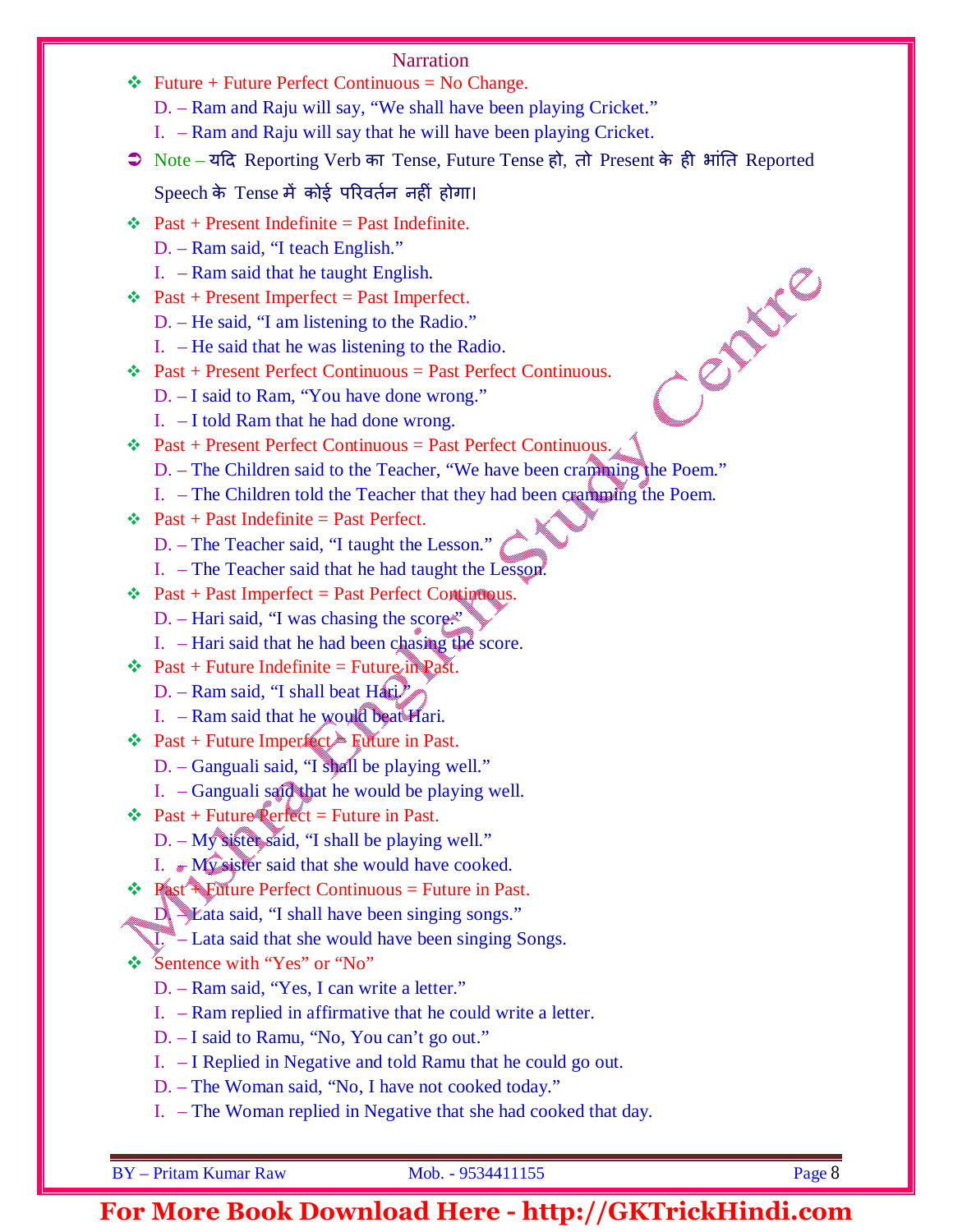Question with "Wh"

#### Narration

- D. Sanjay said to Ram, "What do you eat?"
- I. Sanjay asked Ram what he ate.
- D. Rahul said, "Why did I do this?"
- I. Rahul asked why he had done that.
- Question with "Auxiliary Verb"
	- D. Ram said to me, "Have you seen the Taj?"
	- I. Ram asked me if I had seen the Taj.
	- D. We said to them, "Can you drive the car?"
	- I. We asked them if they could drive the car.
	- D. The Old Man said to his Son, "Do you want to go now?"
	- I. The Old Man asked his Son if he wanted to go then.
- $\triangleleft$  Past Indefinite + Universal Truth = No Change.
	- D. Ram said, "The Earth moves round the Sun."
	- I. Ram asked if the Earth moves round the Sun.
- Optative Sentence (Beginning with 'may')
	- D. Hari said, "May the P. M. live long."
	- I. Hari wished that the P. M. might live long.
	- D. The Old Man said to me, "May you be destroyed.
	- I. The Old Man cursed me that I might be destroyed.
- Exclamatory Sentence With Joy, Sorrow …etc.
	- D. Ram said to his Son, "Fie! Fie! You have failed."
	- I. Ram exclaimed with remorse  $\&$  told his Son that he had failed.
	- D. The Hunter said, "Oh! I didn't use the chance."
	- I. The Hunter exclaimed with remorse that he had not used the chance.
	- D. The Renter said, "Alas! I am Undone."
	- I. The Renter exclaimed with sorrow that he was Undone.
	- D. The Player said, Hip! Hip! Hurrah! We have won the Series."
	- I. The Player exclaimed with joy that they had won the Series.
	- D. The Father said to his Son, "Bravo! You have done well."
	- I. The Father exclaimed with applause  $&$  told his Son that he had done well.
- $\triangleleft$  Request
	- D. He said to his Father, "Please give me some tips."
	- I. He requested his Father to give him some tips.
	- D. They said to the People, "Kindly help the Poor."
	- $\mathcal{V}$ . They requested the People to help the Poor.
- $\triangleleft$  Advise
	- D. I said to Ram, "Read regularly."
	- I. I advised Ram to read regularly.
	- D. She said to her younger Sister, "Take a morning walk."
	- I. She advised her younger Sister to take a morning walk.
- Order
	- D. The Manager said to the Peon, "Bring the Chair."

Centre